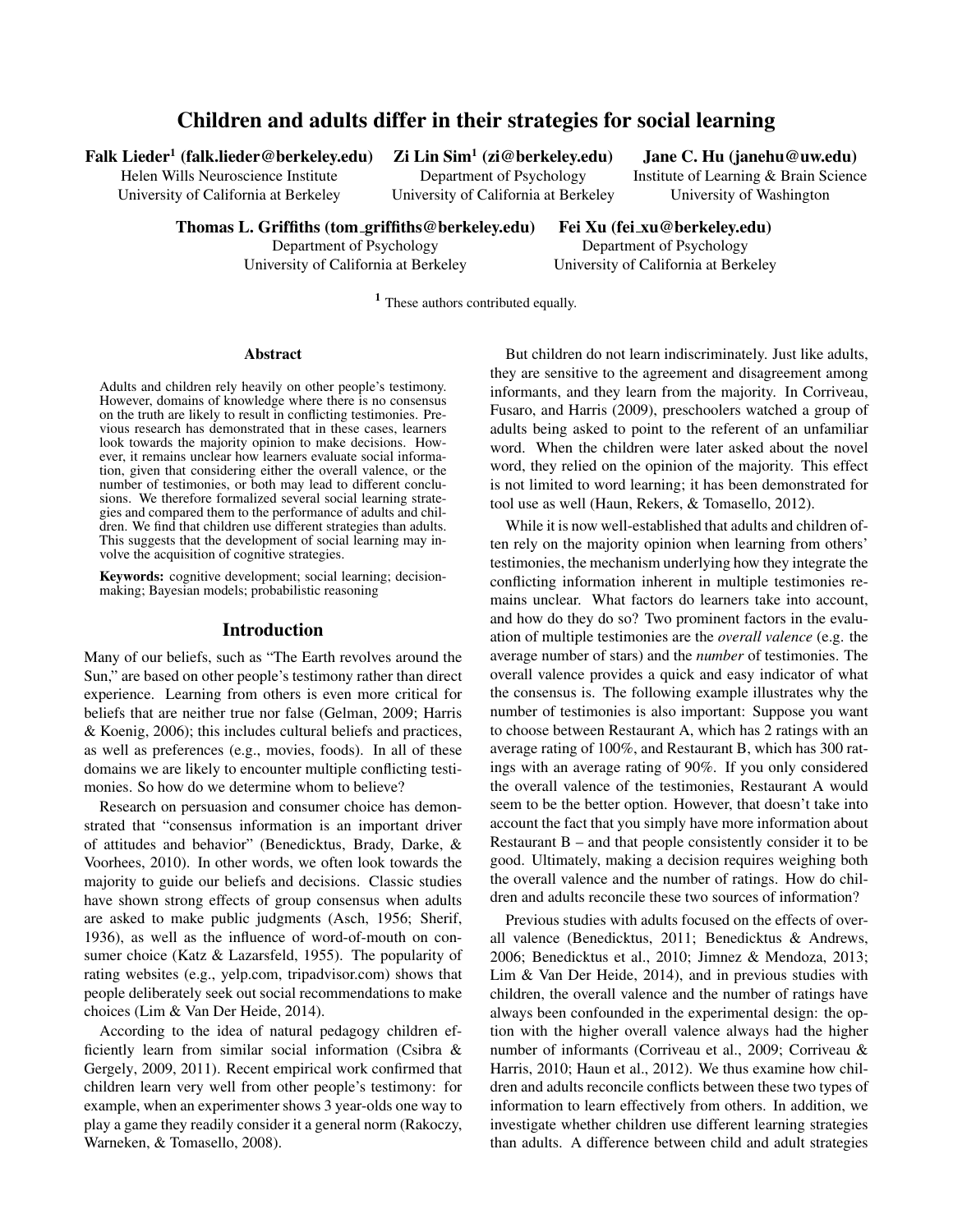would suggest that cognitive development includes discovering cognitive strategies in addition to acquiring knowledge and representations.

# Social Learning Strategies

To characterize how children versus adults learn from other people's ratings, we formalize five social learning strategies using probabilistic models and determine which model best explains children's versus adults' choices. All of these strategies provide a way to make a choice based on the same pieces of information: the choice is between two unknown options, one with *n*1,<sup>+</sup> positive and *n*1,<sup>−</sup> negative ratings and another with *n*<sub>2,+</sub> positive and *n*<sub>2,−</sub> negative ratings. In brief, the five strategies we consider are to choose the option with more positive ratings (strategy 1, *Count+*), choose the option with the highest proportion of positive ratings (strategy 2, *Ratio*), apply a rational sampling strategy that approximates Bayesian inference (BI) with an optimistic or neutral prior (strategies 3-4; *BI*), or choose at random (strategy 5).

Apart from choosing at random, the first of these strategies is the simplest and the most frugal in its use of cognitive resources: It ignores the negative ratings and prior knowledge about the distribution of ratings. It merely compares the number of positive ratings. Strategy 2, by contrast, also takes into account the number of negative ratings to compute and compare the proportions of positive ratings. Strategies 3 and 4 augment the observed numbers of ratings by prior knowledge. These strategies integrate the fraction of positive ratings (valence) with the number of ratings. This enables strategies 3 and 4 to choose an option with 99 positive and only 1 negative rating over an alternative with 1 positive and 0 negative ratings, whereas strategy 2 would choose the option with only one positive rating.

All models take into account that people's perceptual uncertainty  $\sigma_n$  about how many items there are increases linearly with their numerosity *n*:

$$
\sigma_n = w \cdot n,\tag{1}
$$

where the slope *w* is known as the Weber fraction (Halberda & Feigenson, 2008). Adults perceive numbers more precisely than children. This difference has been quantified in terms of their Weber fractions (Halberda & Feigenson, 2008): Adults' Weber fraction is  $w_{\text{adults}} = 0.108$ . By contrast, five-year-olds' Weber fraction is  $w_{5y} = 0.229$  and six-year-olds' Weber fraction is  $w_{6y} = 0.179$ . To model the responses of 5- and 6-yearolds we therefore use the average of their Weber fractions, that is  $w_{children} = 0.21$ .

We derived how people's choices would be distributed if they used either of the five strategies. If people used strategy 1 (model  $m_1$ ), then the probability of choosing the first option  $(P(C = 1))$  would be determined by the perceived difference between the two options' numbers of positive ratings:

$$
P(C=1|m_1) = \Phi\left(\beta \cdot \frac{n_{1,+} - n_{2,+}}{w \cdot \sqrt{n_{1,+}^2 + n_{2,+}^2}}\right),\qquad(2)
$$

where the denominator is the perceptual uncertainty about the difference in the number of positive ratings, Φ is the cumulative distribution function of the normal distribution, and β is a free parameter that determines choice variability. Our model's prior distribution on this parameter is the standard uniform distribution, that is  $P(\beta) = \text{Uniform}([0,1])$ .

If people used strategy 2, the choice probability would be determined by the perceived difference between the proportions of positive ratings (i.e.  $r_1 - r_2$ ):

$$
P(C=1|\beta,m_2) = \Phi\left(\beta \cdot \frac{\mathbb{E}[R_1|\mathbf{n}_1] - \mathbb{E}[R_2|\mathbf{n}_2]}{\sqrt{\text{Var}(R_1|\mathbf{n}_1) + \text{Var}(R_2|\mathbf{n}_2)}}\right),\tag{3}
$$

where  $R_1$  and  $R_2$  are the perceived fraction of positive ratings of option 1 and option 2 respectively,  $\mathbf{n}_1 = (n_{1,+}, n_{1,-})$ ,  $\mathbf{n}_2 =$  $(n_{2,+}, n_{2,-})$ , and the prior on  $\beta$  is again Uniform([0,1]).

Strategies 3 and 4 instantiate the sampling hypothesis (Bonawitz, Denison, Griffiths, & Gopnik, 2014; Denison, Bonawitz, Gopnik, & Griffiths, 2013). According to the sampling hypothesis, the variability of people's judgments reflects approximate Bayesian inference by sampling. From a Bayesian perspective, the goal of preference formation is to infer whether the probability  $\mu_1$  that option 1 will generate a positive experience is greater than the probability  $\mu_2$  that option 2 will generate a positive experience (i.e.  $\mu_1 > \mu_2$ ). This inference integrates the numbers of ratings  $\mathbf{n} = (n_{1,+}, n_{1,-}, n_{2,+}, n_{2,-})$  with prior knowledge about the overall proportion of positive ratings. We model this prior knowledge by a Beta distribution with mean *µ* and strength τ:

$$
\mu_1, \mu_2 | \mu, \tau \sim \text{Beta}(\alpha = \mu \cdot \tau, \beta = (1 - \mu) \cdot \tau).
$$
 (4)

Under these assumptions, the sampling hypothesis predicts that people's choices *C* are samples from the posterior distribution on which of the two options is better:

$$
P(C=1|\Theta) = P(\mu_1 > \mu_2|\mathbf{n}, \Theta) + \frac{1}{2} \cdot P(\mu_1 = \mu_2|\mathbf{n}, \Theta), \quad (5)
$$

where the model parameters  $\theta = {\mu, \tau}$  are the mean  $\mu$  and strength  $\tau$  of the prior belief on the frequency of positive ratings. We consider two Bayesian sampling strategies: While strategy 3 assumes that most ratings are positive  $(P(\mu|m_3))$ Uniform( $[0.5,1]$ )), strategy 4 does not rely on this assumption  $(P(\mu|m_4) = \text{Uniform}([0,1]))$ . Both models share a uniform prior on the scale of the strength  $\tau$  of people's prior knowledge:  $p(\log(\tau)) \propto 1$  for  $0.1 \le \tau \le 10$  and 0 else.

Finally, if people used strategy 5 they would choose both options with equal probability:

$$
P(C = 1|m_5) = P(C = 2|m_5) = 0.5.
$$
 (6)

We used these probabilistic models of the five strategies to design an experiment that can discriminate between them.

### Experiment 1: Comparing children and adults

The goal of Experiment 1 was to compare children's versus adults' strategies for learning from other people's ratings.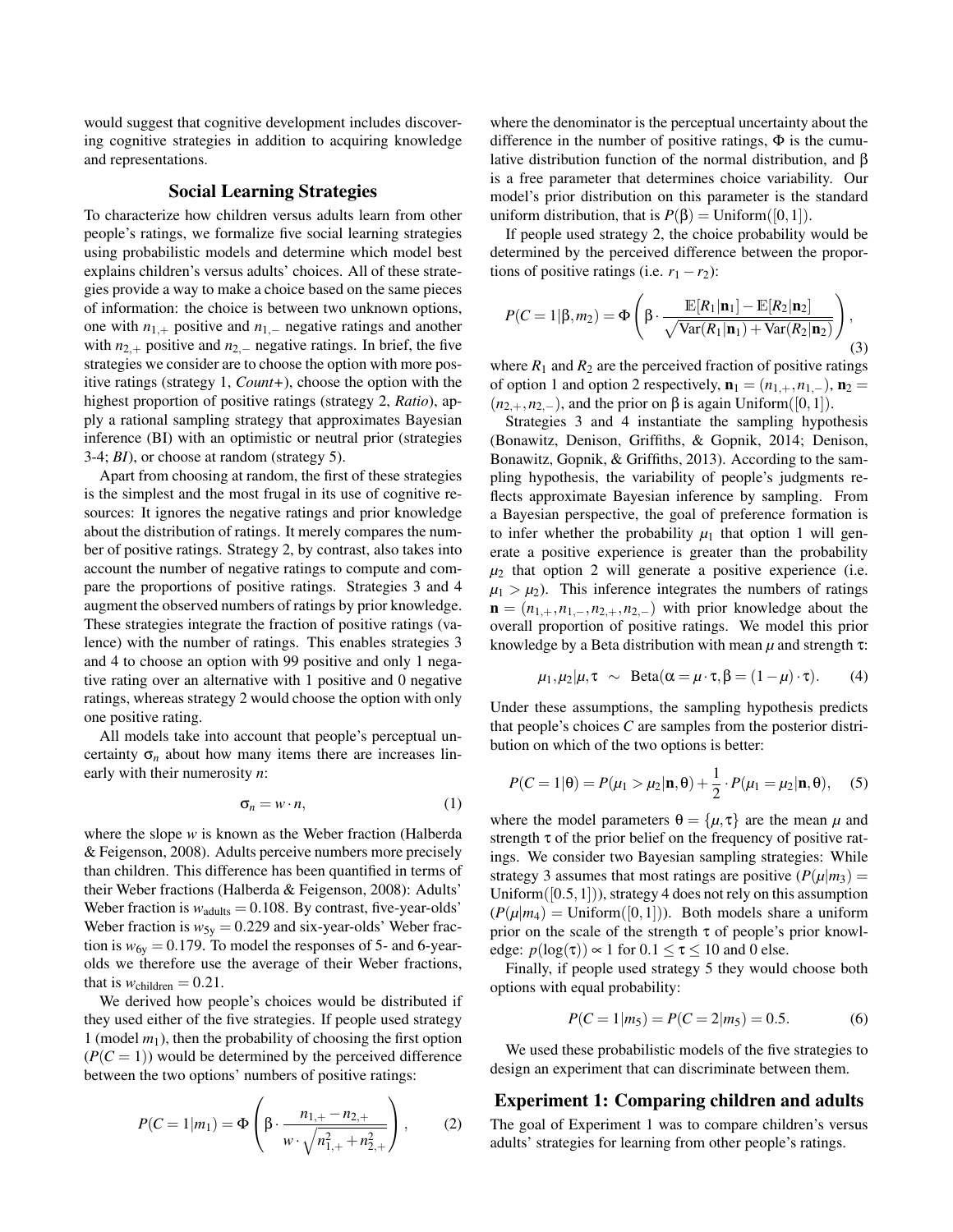

Figure 1: Example trial for distinguishing the *Count+* strategy from Bayesian inference and the ratio strategy.

# Methods

Participants. Sixty-six English-speaking 4- to 6-year-olds (33 boys and 33 girls; 10 4-year olds, 38 5-year olds, and 18 6-year-olds) and 300 adult participants were tested. Childred were recruited from schools and museums surrounding Berkeley, CA. Their average age was 67.5 months (range = 48.9 to 81.6 months). Two additional children were tested but excluded due to experimenter error. Three hundred adult participants were recruited on Amazon Mechanical Turk and paid \$0.20 for about three minutes of work. Twelve adults were excluded because of incomplete data or color blindness. Materials and Procedure. Eighteen pairs of ratings were selected for use in this experiment; see Table 1. The first twelve pairs of ratings were designed to be maximally informative with regards to differentiating between strategies 1– 4. The remaining 6 paired ratings were questions designed to ensure that participants understood the task instructions and discriminate strategies 1–4 from random choice (strategy 5). Child participants were tested individually in front of a laptop. An experimenter recorded their responses for each trial. Adult participants were tested through an online survey and their responses were recorded automatically. On each trial, participants viewed an image consisting of two unknown items (termed "mystery items") belonging to one of six domains: books, games, movies, snacks, stickers, and stuffed animals. Each item was presented with its associated binary ratings, presented as smiling and frowning faces (see Figure 1). Participants were told, "Some people played with Item 1, and some people played with Item 2. A green smiley face means the person liked that item, and a red frowny face means the person did not like that item." Upon presenting the ratings for both items, participants were asked, "Which item do you think is better? Item 1 or Item 2?" and their responses were recorded. The order of the trials was randomized, and the domain used on each trial and the placement of the smiling/frowning faces were counterbalanced.

Table 1: Design and results of Experiment 1.

|                | Option 1       |          | VS. | Option 2     |          |          | Choice Freq. Option 2 |        |  |
|----------------|----------------|----------|-----|--------------|----------|----------|-----------------------|--------|--|
| Trial          | #Pos.          | #Neg.    |     | #Pos.        | #Neg.    | Children | Adults                | p      |  |
|                | 6              | 24       |     |              | $\bf{0}$ | 49%      | 75%                   | 0.0001 |  |
| $\overline{2}$ | 5              | 25       |     |              | 0        | 57%      | 74%                   | 0.0078 |  |
| 3              | 9              | 21       |     | 2            | 0        | 59%      | 73%                   | 0.0255 |  |
| 4              | 8              | 22       |     | 2            | 0        | 64%      | 79%                   | 0.0108 |  |
| 5              |                | 0        |     | 29           |          | 78%      | 82%                   | 0.4034 |  |
| 6              | 1              | $\bf{0}$ |     | 28           |          | 78%      | 90%                   | 0.0088 |  |
| 7              | 0              |          |     | 6            | 24       | 73%      | 50%                   | 0.0011 |  |
| 8              |                | $\Omega$ |     | 24           | 6        | 70%      | 88%                   | 0.0002 |  |
| 9              | 7              | 23       |     |              | $\bf{0}$ | 57%      | 64%                   | 0.3159 |  |
| 10             | 8              | 22       |     |              | 0        | 55%      | 71%                   | 0.0135 |  |
| 11             | 2              | 28       |     | 0            |          | 25%      | 60%                   | 0.0000 |  |
| 12             | $\overline{2}$ | 27       |     | $\bf{0}$     |          | 32%      | 68%                   | 0.0000 |  |
| 13             | 30             | $\bf{0}$ |     | $\mathbf{0}$ | 30       | 3%       | 6%                    | 0.4318 |  |
| 14             | 10             | 5        |     | 5            | 10       | 14%      | 10%                   | 0.3340 |  |
| 15             | $\bf{0}$       | 15       |     | 0            | 2        | 13%      | 3%                    | 0.0013 |  |
| 16             | 15             | $\bf{0}$ |     | 5            | $\bf{0}$ | 6%       | 7%                    | 0.9426 |  |
| 17             | 15             | $\bf{0}$ |     | $\bf{0}$     | 30       | 65%      | 85%                   | 0.0002 |  |
| 18             | 30             | $\bf{0}$ |     | 0            | 15       | 17%      | 19%                   | 0.8113 |  |

#### Results and Discussion

The frequencies with which children versus adults chose either option are summarized in Table 1. To estimate the proportion of children and adults using each of the five strategies defined above, we performed random-effects Bayesian model selection at the group level separately for children versus adults (Stephan, Penny, Daunizeau, Moran, & Friston, 2009). This analysis performs hierarchical Bayesian inference on the strategy used by each participant and the relative frequency of each strategy within the population. Figure 2 summarizes our results. We found that a significantly larger proportion of adults than children chose according to Bayesian inference (67.1% vs. 39.9%, *p* < 0.0001). We can be 99.99% confident that, among adults, Bayesian inference with a neutral prior (strategy 4) is the most common of the five strategies. By contrast, the proportion of children using this strategy is not significantly larger than the proportion of children using strategy 1 ( $p = 0.19$ ). Conversely, more children than adults used strategy 1 (31.0% vs. 13.1%,  $p < 0.001$ ) or the ratio strategy (4.84% vs. 0.36%,  $p < 0.03$ ).

We re-analyzed the data under the assumption that each person might use multiple strategies, and the results led to the same conclusion. The difference between children and adults was most pronounced in trial types 11 and 12 (see Table 1). In trial 11, about 75% of our child participants preferred the option with 2 positive and 28 negative ratings to the option 0 positive and 1 negative rating, whereas Bayesian inference and more than 70% of adults prefer the second option; and similarly for trial 12.

While the experiment discriminated the strategies considered so far, people might use other strategies such as choosing the option with the highest difference between the numbers of positive ratings and negative ratings. In the present experiment this strategy would have lead to exactly the same decisions as performing Bayesian inference with the neutral prior for all but two choices. To resolve this ambiguity, we designed a second experiment.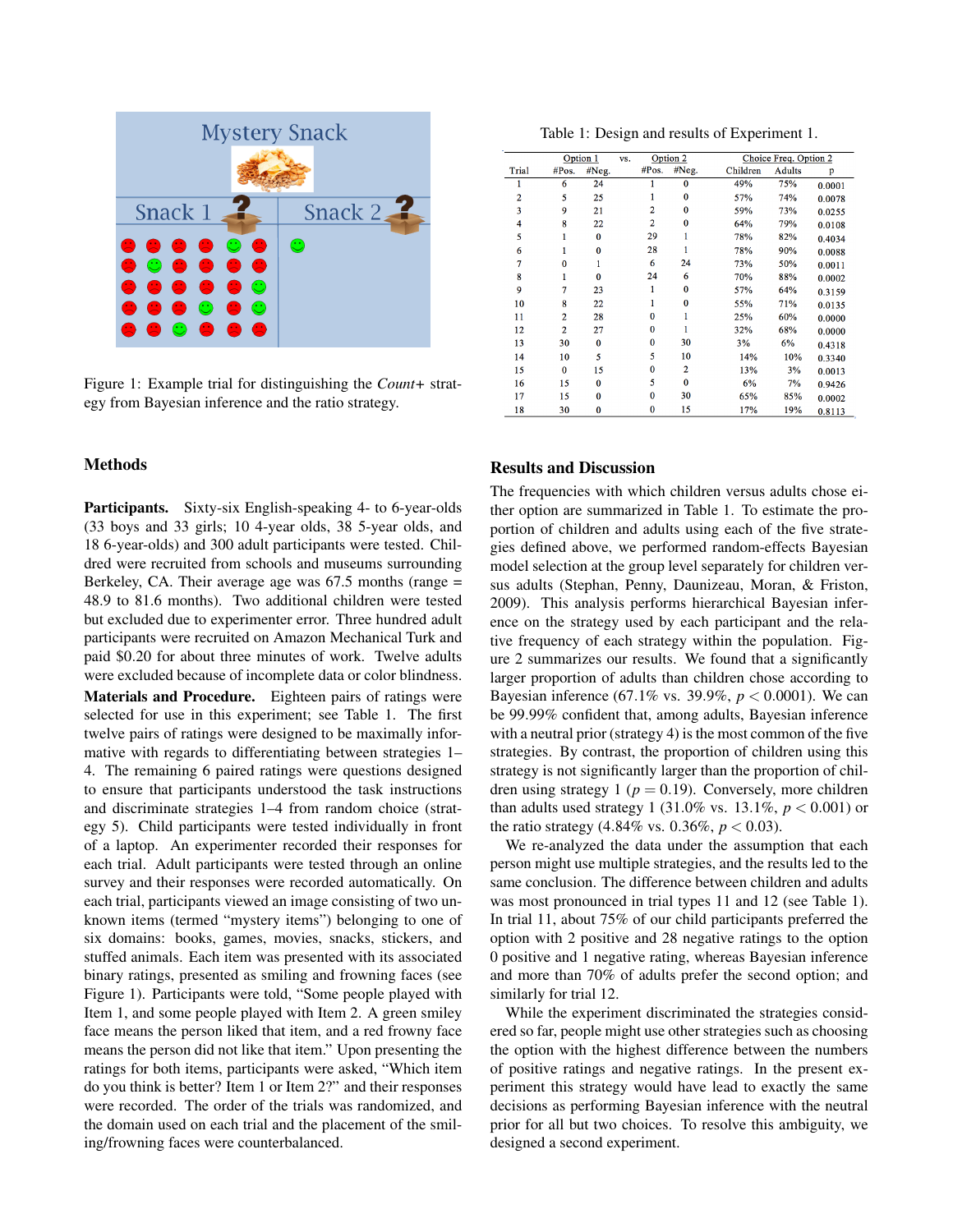

Figure 2: Proportion of children versus adults forming preferences according to Bayesian inference or heuristic strategies.

# Experiment 2: Testing more models with adults

The goal of Experiment 2 was to test if adults use a rational sampling strategy or a simple heuristic that Experiment 1 could not distinguish from Bayesian inference.

# Methods

Modeling alternative strategies and experimental design. Our first step in designing the experiment was to formalize four alternative strategies by probabilistic computational models. According to the difference strategy  $(m_6)$ , people stochastically choose the option for which the *surplus of positive ratings* (i.e. the difference between the number of positive ratings and the number of negative ratings) is largest:

$$
P(C=1|\beta,m_6)=\Phi\left(\beta\cdot\frac{(n_{1,+}-n_{1,-})-(n_{2,+}-n_{2,-})}{w\cdot\sqrt{n_{1,+}^2+n_{2,+}^2+n_{1,-}^2+n_{2,-}^2}}\right),\,
$$

where the numerator is the difference between the first option's and the second option's surplus of positive ratings and the denominator is people's perceptual uncertainty about this quantity. The prior over the choice variability parameter is again uniform on the interval from zero to one. Strategy 7 probabilistically chooses the option with less negative ratings:

$$
P(C=1|m_7) = \Phi\left(\beta \cdot \frac{n_{2,-} - n_{1,-}}{w \cdot \sqrt{n_{1,-}^2 + n_{2,-}^2}}\right). \tag{7}
$$

The prior on the choice variability parameter is again  $P(\beta) =$ Uniform( $[0,1]$ ). Strategy 8 determines if there is an option that has only positive ratings. If exactly one such option exists, strategy 8 chooses it, else it picks one of the options at random. Strategy 9 chooses the only option that has no negative ratings, if one exists, and otherwise chooses at random.

We used these probabilistic models to select trials that jointly discriminate between all 45 pairs of the nine strategies. For each pair of strategies, we picked at least two trials

|       | Option 1<br>Ratings |              |                | Option $2$   | Choice Freq.<br>Option 2 |  |
|-------|---------------------|--------------|----------------|--------------|--------------------------|--|
|       |                     |              |                | Ratings      |                          |  |
| Trial | #Pos.               | #Neg.        | #Pos.          | #Neg.        | <b>Adults</b>            |  |
| 1     | 6                   | 24           | 1              | $\bf{0}$     | 85%                      |  |
| 2     | 9                   | 21           | 2              | $\bf{0}$     | 92%                      |  |
| 3     | 1                   | $\bf{0}$     | 29             | 1            | 97%                      |  |
| 4     | $\bf{0}$            | 1            | 6              | 24           | 59%                      |  |
| 5     | 7                   | 23           | $\mathbf{1}$   | $\bf{0}$     | 83%                      |  |
| 6     | 2                   | 28           | $\bf{0}$       | $\mathbf{1}$ | 53%                      |  |
| 7     | 30                  | 0            | 0              | 30           | $1\%$                    |  |
| 8     | 10                  | 5            | 5              | 10           | 0%                       |  |
| 9     | 3                   | 11           | 9              | 21           | 87%                      |  |
| 10    | 10                  | 3            | 21             | 9            | 35%                      |  |
| 11    | 8                   | 22           | 18             | 12           | 99%                      |  |
| 12    | 3                   | 3            | 7              | 23           | 10%                      |  |
| 13    | 22                  | 8            | 9              | $\mathbf{1}$ | 65%                      |  |
| 14    | $\mathbf{1}$        | 10           | 7              | 23           | 96%                      |  |
| 15    | 9                   | 1            | 24             | 6            | 38%                      |  |
| 16    | 1                   | $\mathbf{1}$ | 5              | 25           | 10%                      |  |
| 17    | 4                   | 26           | 1              | $\mathbf{1}$ | 91%                      |  |
| 18    | 3                   | 1            | 9              | 21           | 8%                       |  |
| 19    | 7                   | 23           | $\overline{2}$ | $\mathbf{1}$ | 93%                      |  |
| 20    | $\bf{0}$            | $\bf{0}$     | 15             | 15           | 80%                      |  |
| 21    | 16                  | 14           | $\bf{0}$       | 0            | 15%                      |  |
| 22    | 1                   | 0            | 27             | 1            | 96%                      |  |
| 23    | 26                  | 1            | 1              | 0            | 6%                       |  |

Table 2: Design and results of Experiment 2.

for which the two strategies make opposite predictions, and the predictions differ by at least 20%.

Participants. One hundred and sixty participants were recruited on Amazon Mechanical Turk. Each participant was paid \$0.20 for about three minutes of work.

Materials and Procedure. The experiment comprised the 23 trials shown in Table 2. The trial order was randomized between subjects and two spatial arrangements of the ratings were counterbalanced.

### Results and Discussion

Four participants were excluded due to incomplete data. The choice frequencies of the remaining participants are summarized in Table 2.

We analyzed our participants individual choices using random effects Bayesian model selection as described above. According to this analysis, 77.5% of adults use the Bayesian sampling strategy with a neutral prior (95% CI:  $71.1\%$  – 83.7%); see Figure 3. We can be more than 99.99% confident that this is the most frequently used strategy among adults. By contrast, the difference strategy is used by only about 8% of adults (95% CI: 4.90% −13.05%), and only 6% use strategy 1 (95% CI: 2.66−9.69%). We re-analyzed the data under the assumption that each person might use multiple strategies and the results led to the same conclusion. In conclusion,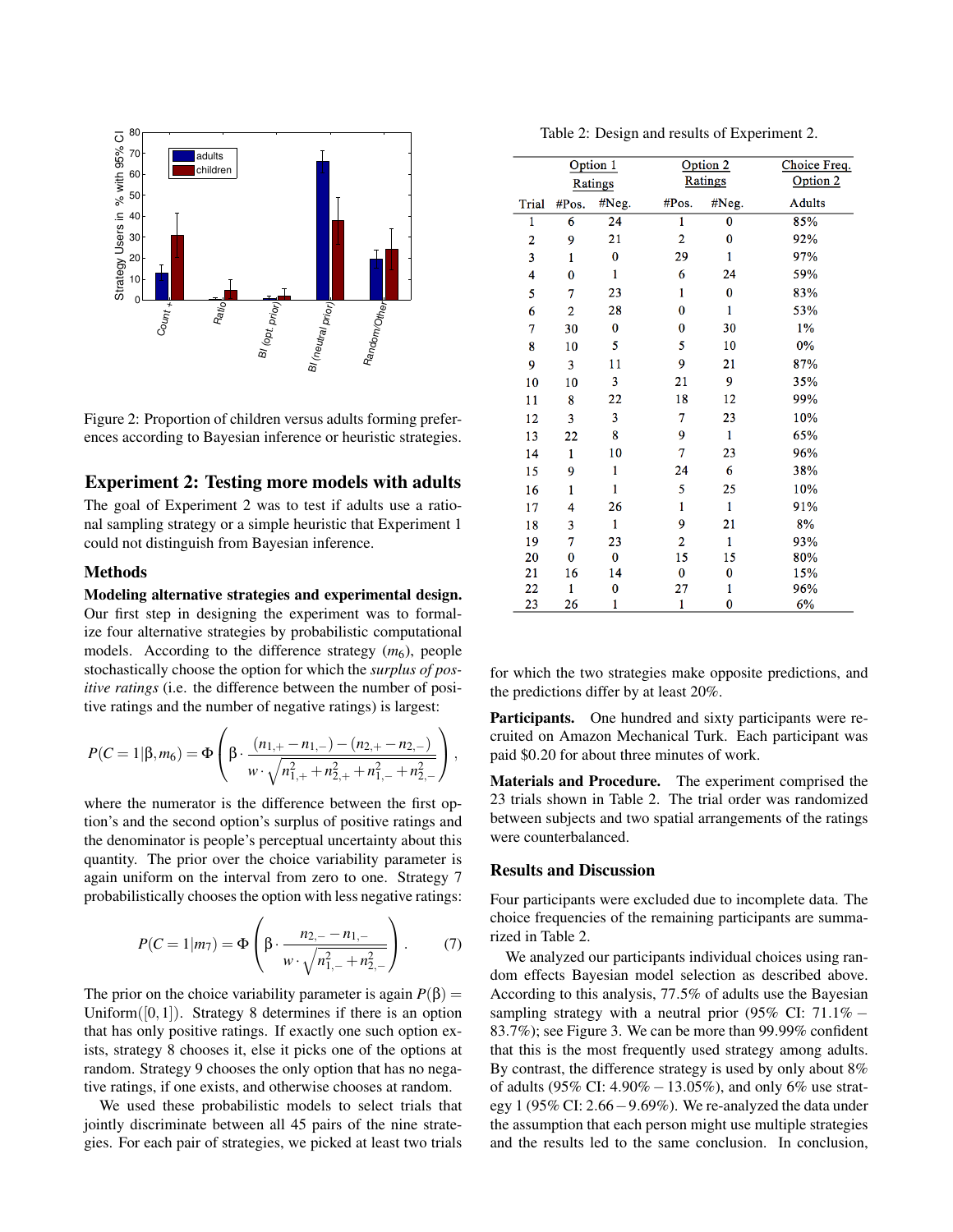

Figure 3: Proportion of adults using each of the nine social learning strategies according to Experiment 2.

we found that adults' choices are indeed best explained by Bayesian inference. This consolidates our interpretation of the results of Experiment 1.

### General Discussion

Both adults and children need to learn from the testimony of others, but may use different strategies to make sense of that testimony. In Experiment 1 we found that the judgments of adults were consistent with Bayesian inference, while children seemed to rely on simpler heuristics more often than adults. A more detailed examination of adult performance in Experiment 2, using a wider range of alternative models, provided further support for the conclusion that adults' choices are consistent with a Bayesian sampling model. Our results raise interesting questions about the development of probabilistic reasoning.

Superficially, our results appear to contradict previous findings that infants' inferences conform to the principles of Bayesian inference (Xu & Kushnir, 2013) and that infants' decisions reflect those rational inferences (Denison & Xu, 2010). Note, however, that Xu and Kushnir (2013) describe modal or average responses across all participants and a small number of inference problems, demonstrating that behavior *at the group level* can be characterized as consistent with principles of Bayesian inference, whereas Experiment 1 analyzed the responses of individual participants across a large number of inference problems to determine strategy use *at the individual level*. Moreover, most previous infant studies have not contrasted specific competing models. By considering a wide range of problems we found that more than 50% of 5-6 yearold children employ simple heuristics rather than a sampling strategy to learn from statistical social information. Although the inferences drawn by the heuristic strategies often coincide with Bayesian inference, Experiment 1 included trials in which they do not and neither did the choices of our child participants.

These results suggest that most children use simple strategies whose inferences will sometimes (but not always) coincide with those of Bayesian inference. However, the conclusion that children do not use a rational sampling strategy should be interpreted with caution, as we cannot be sure that our task analysis is correct. For instance, we assumed that the total number of ratings is independent of the object's quality, but participants might assume that good options receive more ratings. Adults might be better able to override this intuitive (but wrong) interpretation in our experiment because their executive functions are superior to those of children.

The differences between children and adults in Experiment 1 raise the question how the rational sampling strategy is learned and how and when children transition to using it. Is this strategy domain-general or domain-specific, and are there individual differences with regards to its uptake? Our results suggest the following answers to these questions (Bonawitz et al., 2014): First, cognitive strategies for reasoning under uncertainty or the mechanism by which they are chosen develop during childhood. According to our data, the transition to a rational sampling strategy is still incomplete at age 6. Thus either there is no innate rational sampling strategy, or it takes children more than six years to learn when to use it. Second, rather than using a single, universal sampling strategy, children appear to use multiple specialized strategies. The strategies children use for some problems, such as inferring others' preferences in the experiments reviewed by Xu and Kushnir (2013) and the causal inference tasks used by Denison et al. (2013), accomplish sampling, but the strategies they used to make choices based on conflicting social information in our task did not. Third, our results indicate qualitative interindividual differences: While some children appeared to use a rational sampling strategy, others appeared to rely solely on the number of positive ratings. Similarly, while most adults employed a rational sampling strategy, others appeared to use simpler heuristics. Future experiments will rigorously test alternative explanations of children's responses and zoom in on the strategic development during childhood.

The interpretation that children's social learning strategies change during development is consistent with Siegler's observations that children discover new arithmetic strategies and gradually transition to using the most effective strategy (Siegler, 1999). Such findings illustrate that cognitive development is not limited to the acquisition of knowledge and representations but also includes learning cognitive strategies. While there has been substantial progress in characterizing the acquisition of knowledge and representations using rational models of cognition (Xu & Griffiths, 2011), theoretical frameworks for the development of cognitive strategies and strategy selection are still in their infancy (Shrager & Siegler, 1998; Lieder et al., 2014; Lieder & Griffiths, 2015). Developing a rational framework for the development of cognitive strategies and the metacognitive mechanisms of strategy selection is an important goal for future research.

Acknowledgments. We thank Meg Bishop and Shirley Chen for